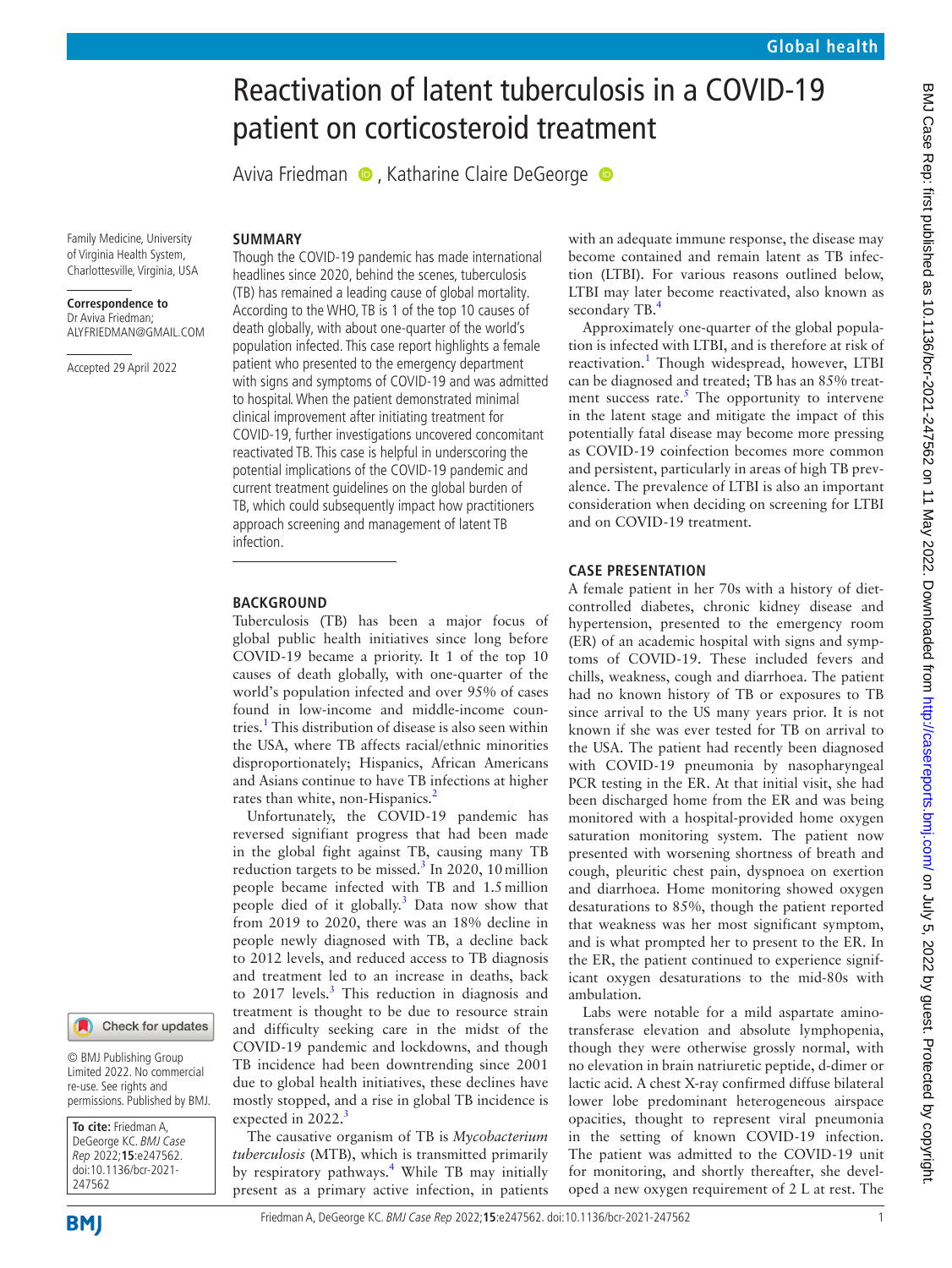treatment protocol for hospitalised COVID-19 patients with an oxygen requirement at this hospital at the time of this patient's admission was a 5-day course of remdesivir, and a 10-day course of dexamethasone. These treatments were initiated on hospital day 1.

After admission, the patient's diarrhoea resolved and she reported that she no longer felt short of breath, however the patient was noted to have persistent dyspnoea on exertion and lethargy. No fever or night sweats were noted, and there is no record of weight loss or lymphadenopathy. By hospital day 4, the patient had shown minimal clinical improvement, and now required up to 7 L of oxygen. She received one dose of furosemide for presumed pulmonary oedema with interval improvement in her oxygen requirement to 4 L, but she rapidly reverted back to higher oxygen needs. A repeat chest X-ray was ordered to assess for signs of pulmonary oedema or worsening pneumonia. The chest X-ray showed minimal improvement of the pneumonia, but did demonstrate a new right apical opacity with central lucency, thought to represent a possible infection pneumatocele or underlying cavity due to a superimposed known viral infectious process. Radiology recommended a chest CT for further evaluation, which showed a right upper lobe multilobulated cavity communicating with a subsegmental bronchus, surrounded by centrilobular and tree-in-bud micronodules. These findings were noted to be highly concerning for reactivated TB.

Given this concern for reactivated TB, infectious disease (ID) was consulted. ID maintained a broad differential for this patient's CT findings, with consideration for endemic infections associated with her home country, a country with high TB prevalence, and her current residence in Virginia. Further workup was performed, including three respiratory acid-fast bacillus (AFB) specimens, each 8hours apart, with MTB PCR ordered on two of these specimens to increase the specificity and sensitivity for TB. A quantiferon gold was collected, likely for consideration of treatment for LTBI if TB workup was otherwise negative. Other samples collected included sputum bacterial culture, fungal antigens, cryptococcal antigen, urine blastomyces antigen, urine histoplasma antigen, coccidioides antibody, HIV antibody, T-helper panel and strongyloides antibody, as steroids are considered to be a risk factor for strongyloides dissemination.

Two MTB PCR results returned positive on hospital day 6, confirming TB reactivation. 1+AFB was seen on two AFB smears. Bacterial culture grew 3+ white blood cells, 3+ mixed cells and 2+ normal oropharyngeal flora. Though the patient was on precautions for COVID-19, she was placed on airborne isolation. Labs were otherwise negative. She completed her courses of remdesivir and dexamethasone early in her hospitalisation as part of her COVID-19 treatment plan. Treatment was then initiated with RIPE therapy (rifampin, isoniazid, pyrazinamide and ethambutol) and the patient remained on isolation precautions until she demonstrated three consecutive negative AFB smears. The patient showed continued signs of clinical improvement, and eventually was weaned off oxygen prior to her discharge home. She was hospitalised for a total of 39 days, and was discharged with plans to complete a total of 2 months of RIPE therapy. This patient was not followed by the authors after discharge.

## **GLOBAL HEALTH PROBLEM LIST**

TB incidence has been declining globally but is expected to rise in light of the COVID-19 pandemic.

- Besides increasing barriers to TB testing and treatment, the COVID-19 pandemic may also contribute to increasing active TB incidence due to immunosuppression secondary to infection and treatment.
- COVID-19 and TB coinfection is a major global health concern.
- LTBI is highly prevalent and there are no clear screening protocols available. LTBI is treatable.

## **GLOBAL HEALTH PROBLEM ANALYSIS**

While there is significant literature exploring the double burden of TB and COVID-19, few case reports have specifically examined LTBI reactivation in the setting of COVID-19 infection. One case in the journal *Respiratory Medicine Case Reports* examined a 40-year-old female COVID-19 patient who presented to hospital with respiratory symptoms and a normal chest X-ray, and was found several weeks later to have reactivated TB on repeat chest X-ray. [6](#page-2-5) Given that her symptoms were mild, the patient was treated conservatively, and therefore, treatment did not play a factor in this case. The authors theorised that the CD4 +Tcell depletion associated with COVID-19 may have factored into this case of LTBI reactivation. This is consistent with the knowledge that LTBI is reactivated in the setting of immunosuppression.<sup>[7](#page-2-6)</sup>

Though minimal explanation was offered by radiology or ID as to why reactivation was suspected as opposed to primary TB in the case outlined above, it is the assumption of the authors that reactivation was the leading diagnosis given the timeline of events following initial normal imaging, and characteristic findings on repeat imaging. These findings include cavitation and localisation to the upper lobe, which have been considered more typical of secondary/reactivated TB, whereas primary TB has been thought to cause middle and lower lung field opacities, adenopathy and pleural effusions.<sup>[8](#page-2-7)</sup> Of note, though historically, there were thought to be radiographically distinguishing features between primary and secondary TB, more recent evidence has suggested against this finding.<sup>[8](#page-2-7)</sup> However, given radiology and ID's conclusions, this case was treated as, and will be discussed as, reactivated TB for the sake of this report.

In the case report presented in detail above, the patient presented with several risk factors for TB, including highprevalence country of origin, history of diabetes and lymphopenia. However, in contrast to the case presented in *Respiratory Medicine Case Reports*, the patient was treated with a 10-day course of dexamethasone for COVID-19. Corticosteroid treatment is an independent risk factor for developing TB infection, likely due to the effect of steroids on cellular immune response, which is an important immune function for controlling TB.<sup>[9](#page-2-8)</sup> This response includes depression of monocyte numbers and function, inhibition of T-cell activation and subsequent reductions in cytokine and other immune response, as well as periph-eral lymphocytopenia due to redistribution of lymphocytes.<sup>[8](#page-2-7)</sup> This increased risk for TB reactivation is an important consideration, as the current standard of care for hospitalised COVID-19 patients on oxygen supplementation includes dexamethasone or other equivalent corticosteroids.<sup>[10 11](#page-2-9)</sup>

There are many known risk factors for reactivation, however, there is currently no standard screening protocol for TB. The US Preventive Services Task Force recommends screening high-risk populations for LTBI, given the accuracy of available screening tests.[12](#page-2-10) In this context, high-risk populations include those from countries with increased TB prevalence or high-risk congregate settings (eg, shelters, prisons). The American Thoracic Society